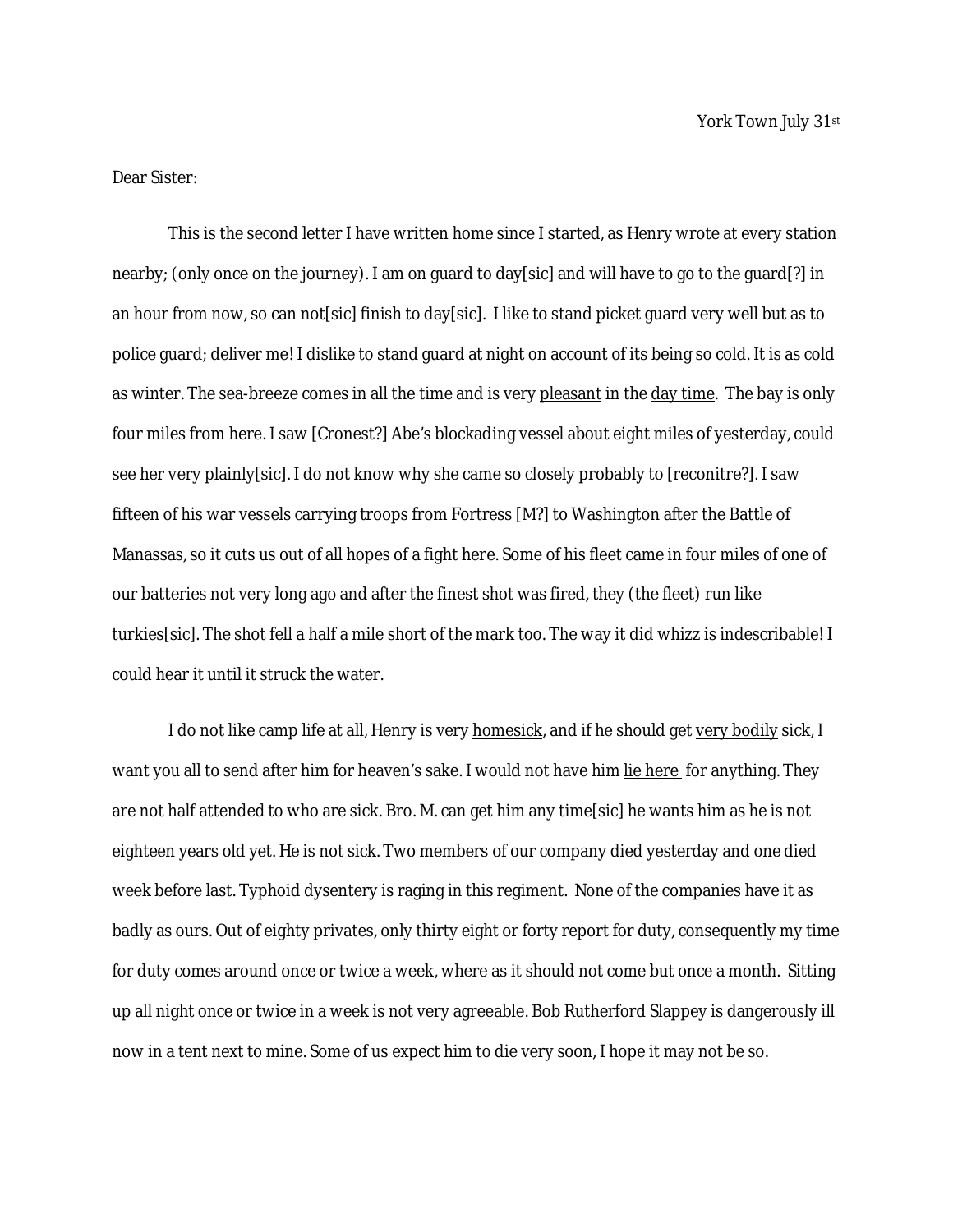Our fare is good so far as it goes but it does not go far enough. We have flour, coffee, sugar, pickled meat. I am not a very good cook. I would like very much to have any-thing from home. Lard, (some), butter, syrup, one or two raw hams, (peaches and apples in abundance) also those overcoats we wrote for would be very very thankfully received in a box by express directed, care of Capt. Barclay T.G. –  $6th$  Reg. Geo. Vol. York-Town Va. Another one of one of [sic] the New Orleans [zonaves?] was killed by [sentinel?] last night for crossing his lines and not halting when he told him to do it. They dug a hold and threw him in it like a dog. He was shot through the head.

Tell Bro. M. to send those repeaters if he has got them¸ I never can stop, if I wish to, for want of news. It is abundant. We can have any kind here we want I hope this war will soon end I am tired of this inactivity. Had it been for our victory at Manassas we would have had a desperate fight, here.

The battery or breast works that Lafayette took are in a perfect state about an[sic] hundred yards from here across a deep ravine. We are appropriating it to our own use now.

I stood from 12 till 2 o'clock last night, my post joined a [zonave's?] who was at the siege of Sabastapole in the war of 18[59?] with Austria, also in Algiers. He was wounded at Sabastopol.

He told me some of the most ludicrous stories about the tricks the boys played on him when he first came to this country. I disliked to leave when the guard came around to relieve me. He likes the people or Georgia better than any others in the South. He said. They treated him very kindly.

It is reported that this regiment and one of the N. Ca. regiments are going to Newport News to morrow and enforce the[demand of mag?] of the Yankees to evacuate it . An officer said we are to go rather cheering indeed. I hope you will write to one of us every week. Whether you get an answer or not. We write twice a week. I on Wednesday, Henry on Sunday.

Be certain to send those things as you know better what to send than I do. Pickles, preserves &c. [sic] are a variety. We do not pay but a dollar a gallon for molasses.